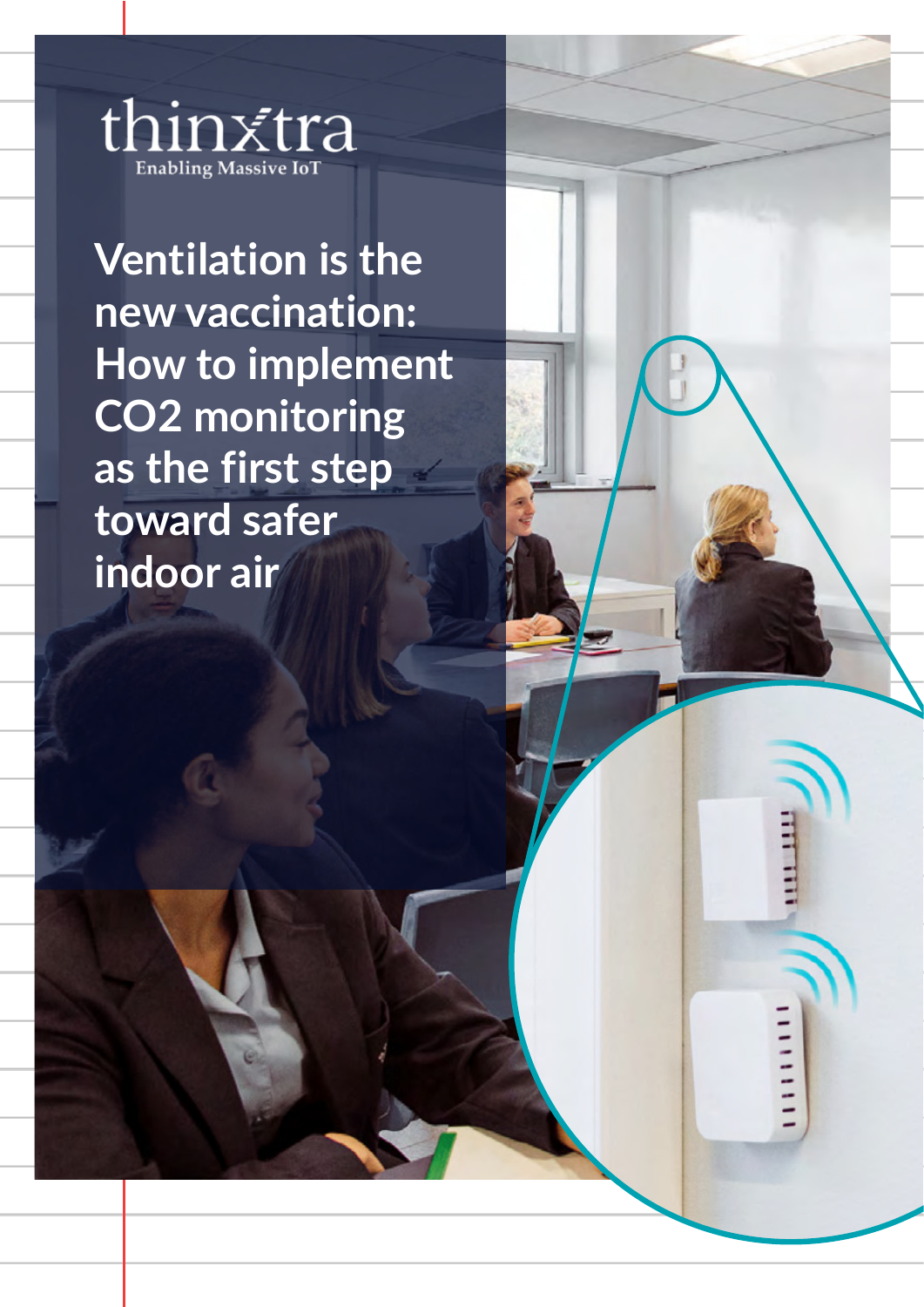

### **Australian and New Zealand (ANZ) schools are learning to live with COVID-19 in the community.**

As we look for ways to combat rising infection levels, we can harness new user-friendly technologies to get the information schools need to provide a safe learning and working environment.

The need for adequate ventilation is well-known as a means of suppressing the spread of the virus.

Less well-known is the role of carbon dioxide monitoring devices connected to the Internet of Things to give schools the data they need to keep children, teachers, staff and families safe.

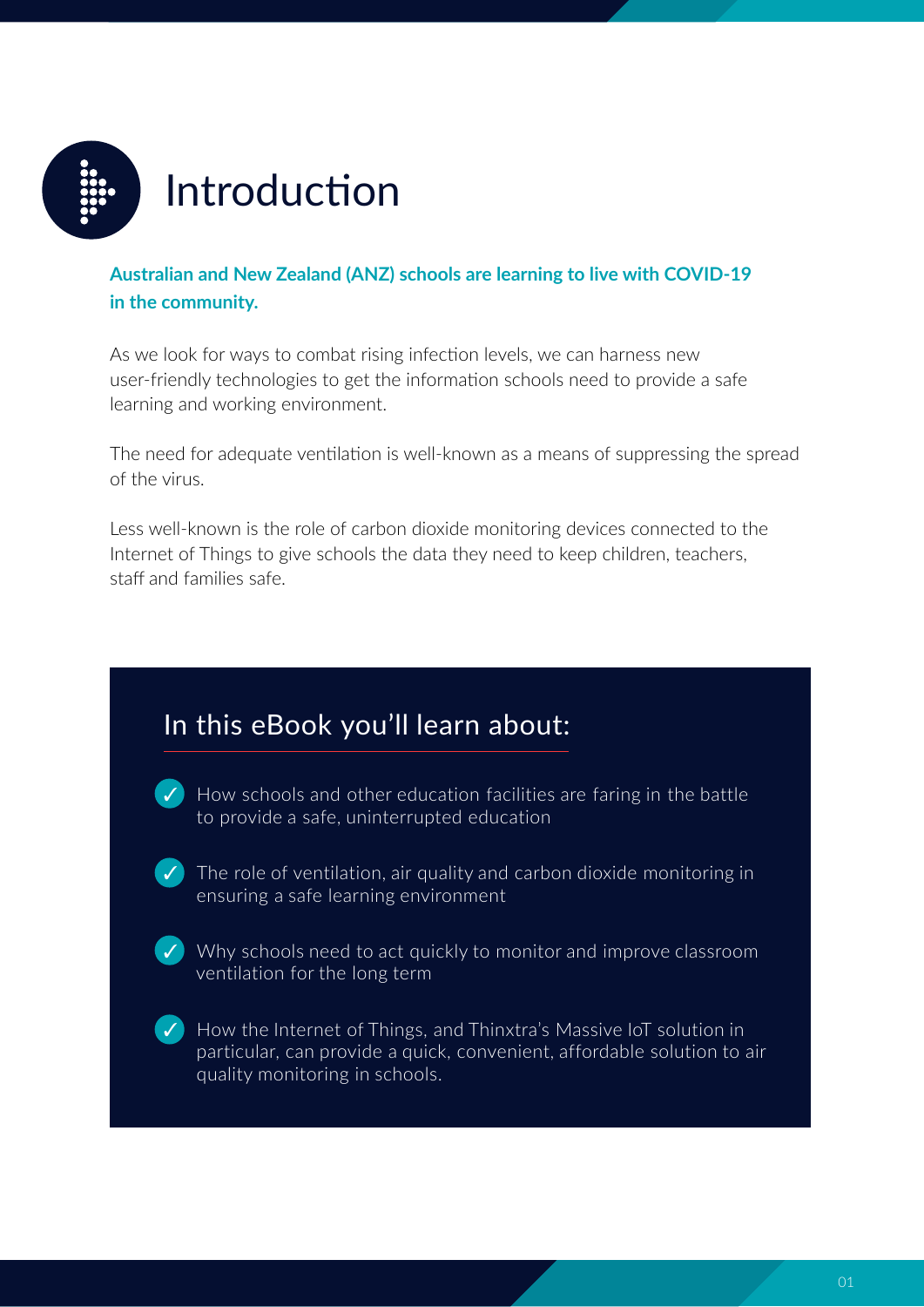

# Schools at the vanguard of the fight against COVID-19

**Schools are on the front line of the battle against COVID-19 as students have returned to the classroom a�er extended periods of home learning.**

While learning in a classroom environment achieves the best educational outcomes for most children. indoor environments are far from ideal when it comes to safeguarding children. teachers and staff against the spread of pathogens such as COVID-19.

Classrooms may house up to 30 children in one room for 5 to 6 hours, with seating arrangements that make social

distancing difficult. With a level of talking and chatter that results in an increased concentration of any airborne pathogen that may be in the environment, entire classes can become infected with COVID-19 in a single day.<sup>1</sup>

As governments encourage a return to normality, it's more important than ever that schools implement proven, effective, environmental controls such as improved ventilation – that are available to them to help limit the spread of COVID-19.

### As governments encourage a return to normality,

it's more important than ever that schools implement proven, effective, environmental controls - such as improved ventilation  $\overline{\phantom{a}}$  – that are available to them to help limit the spread of COVID-19.

<sup>1</sup> The Drum, ABC, [Interview with Lidia Morawska,](https://thinxtra.com/iot-solutions/iot-property-and-facilities-management/air-quality-monitoring-education/) Distinguished Professor in the School of Earth and Atmospheric Sciences at Queensland University of Technology.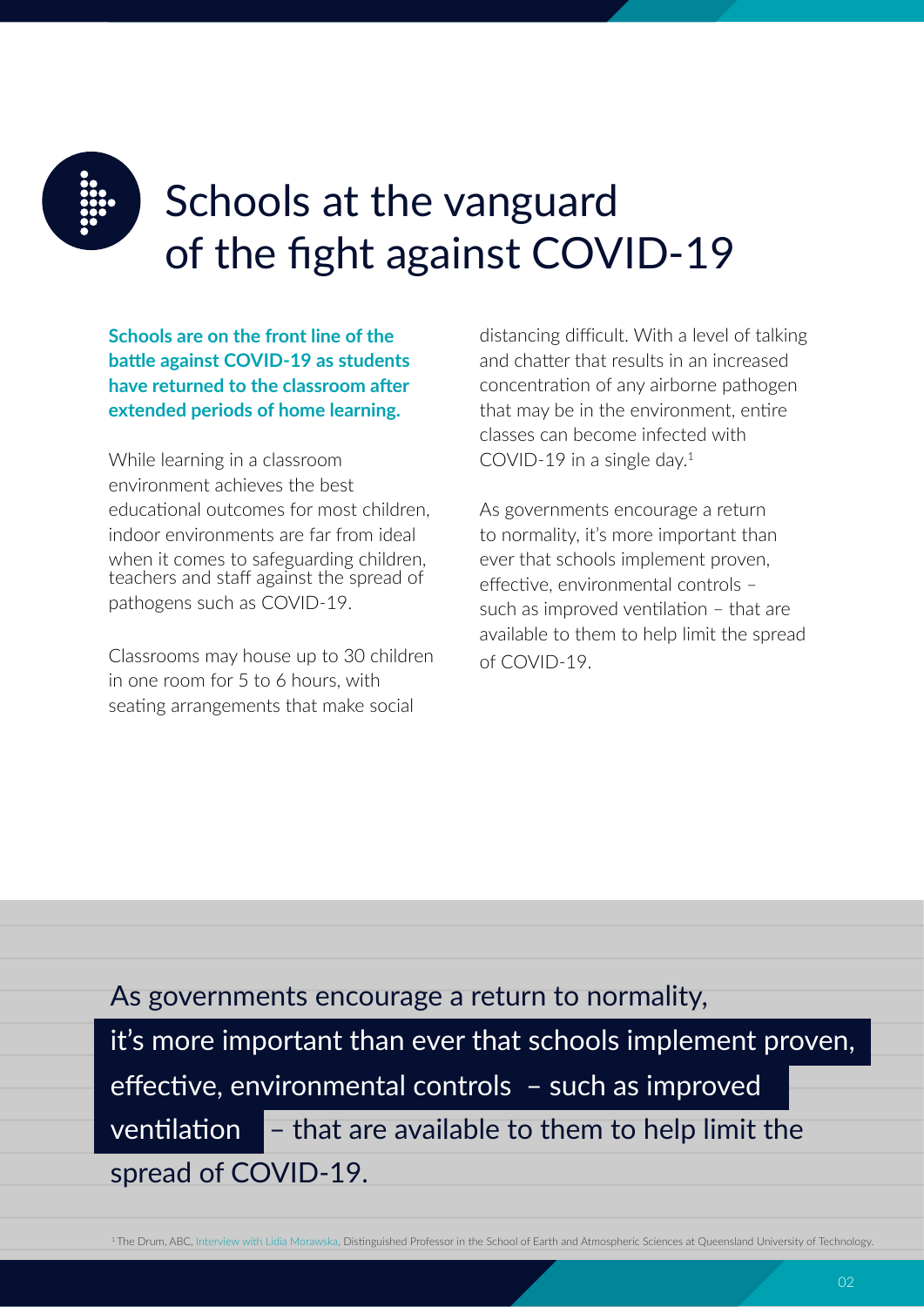## The importance of good ventilation

**It's now well-known that the spread of airborne respiratory diseases such as COVID-19 in indoor environments may be addressed through improved ventilation, bringing issues of air quality and monitoring to the fore.**

The World Green Building Council maintains that enhancing indoor air quality can be as effective in reducing aerosol transmission of viruses as vaccinating 50 to 60 per cent of the population. $2$ 

It's a view that is backed by the World Health Organisation: "Understanding and controlling building ventilation can improve the quality of the air we breathe and reduce the risk of indoor health concerns including preventing the virus that causes COVID-19 from spreading indoors."<sup>3</sup>

## Poor air quality in classrooms

**Ventilation in Australian and New Zealand classrooms is often either unmeasured or insufficient, and many school children may be learning in classrooms with poor indoor air quality that doesn't meet safety guidelines.**

A team from the UNSW Sydney's School of Built Environment found concentrations of carbon dioxide  $(CO<sub>2</sub>)$ in classrooms peaked significantly higher than the 850-ppm (parts per million), a threshold prescribed by the National Construction Code due to a lack of proper ventilation.



The World Green Building Council maintains that enhancing indoor air quality can be as effective in reducing aerosol transmission of viruses as vaccinating 50 to 60 per cent of the population. $2$ 

<sup>2</sup> [Covid brings indoor air quality monitoring upfront](https://www.worldgbc.org/news-media/covid-19-brings-indoor-air-quality-monitoring-upfront), World Green Building Councils,

<sup>&</sup>lt;sup>3</sup> Roadmap to improve and ensure good indoor ventilation in the context of COVID-19, World Health Organisation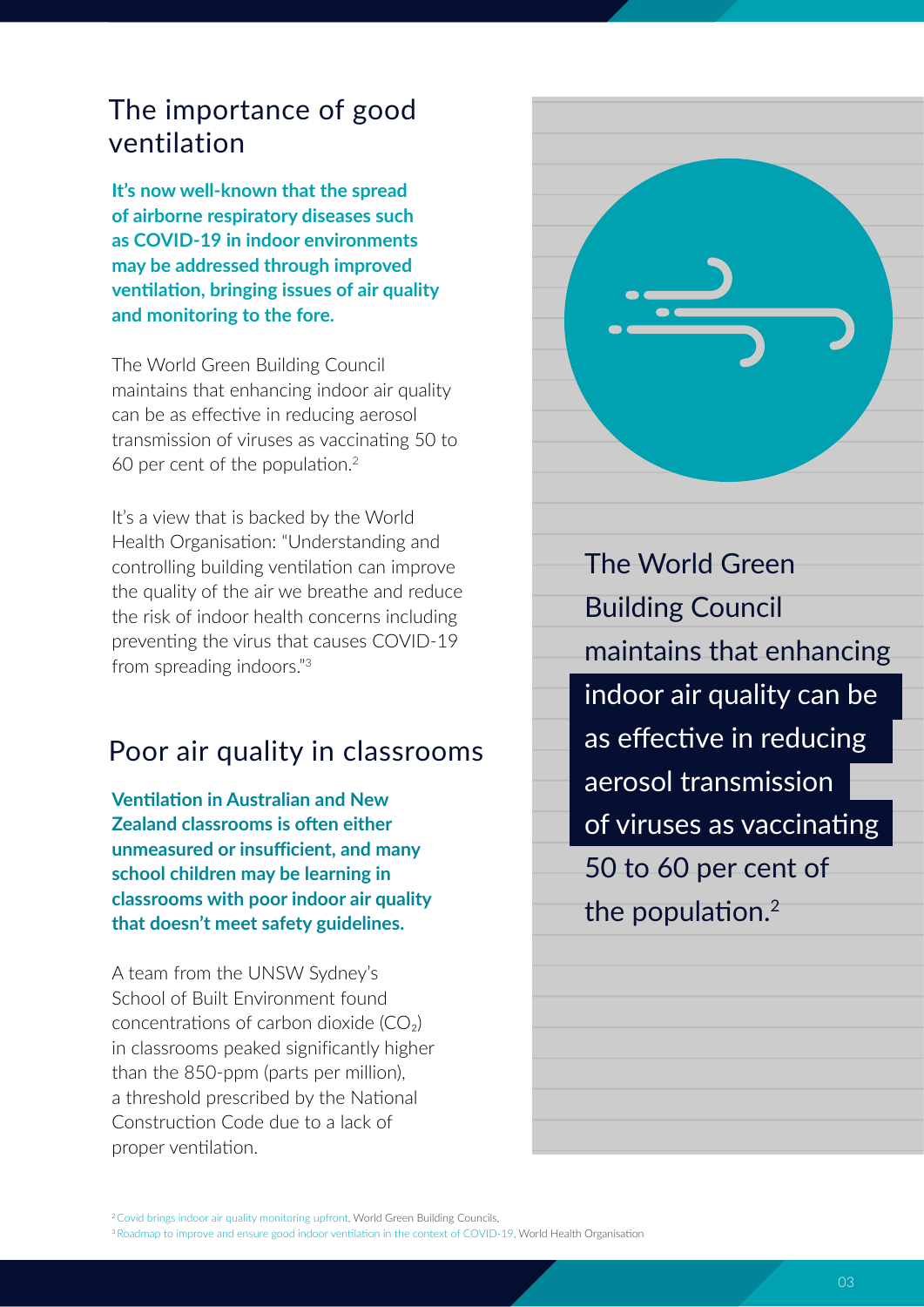The study also showed that low ventilation rates raise the concentration of other contaminants in a classroom environment, such as emissions from the building materials and furniture, and particulate matter from indoor and outdoor sources.

While each state in Australia has its guidelines for indoor air quality in

schools, classroom ventilation typically relies upon natural and manual airing, which is not always possible. Often, windows are closed to optimise energy management and minimise external noise from people, traffic and construction. and to avoid disruption from extreme weather<sup>4</sup>

A UNSW study found that high CO2 released by the occupants of a classroom can lead to fatigue, concentration loss, and poor learning performance.



<sup>4</sup> [Poor air quality in classrooms detrimental to kids' wellbeing and learning,](https://www.unsw.edu.au/news/2021/04/poor-air-quality-in-classrooms-detrimental-to-kids--wellbeing-an) UNSW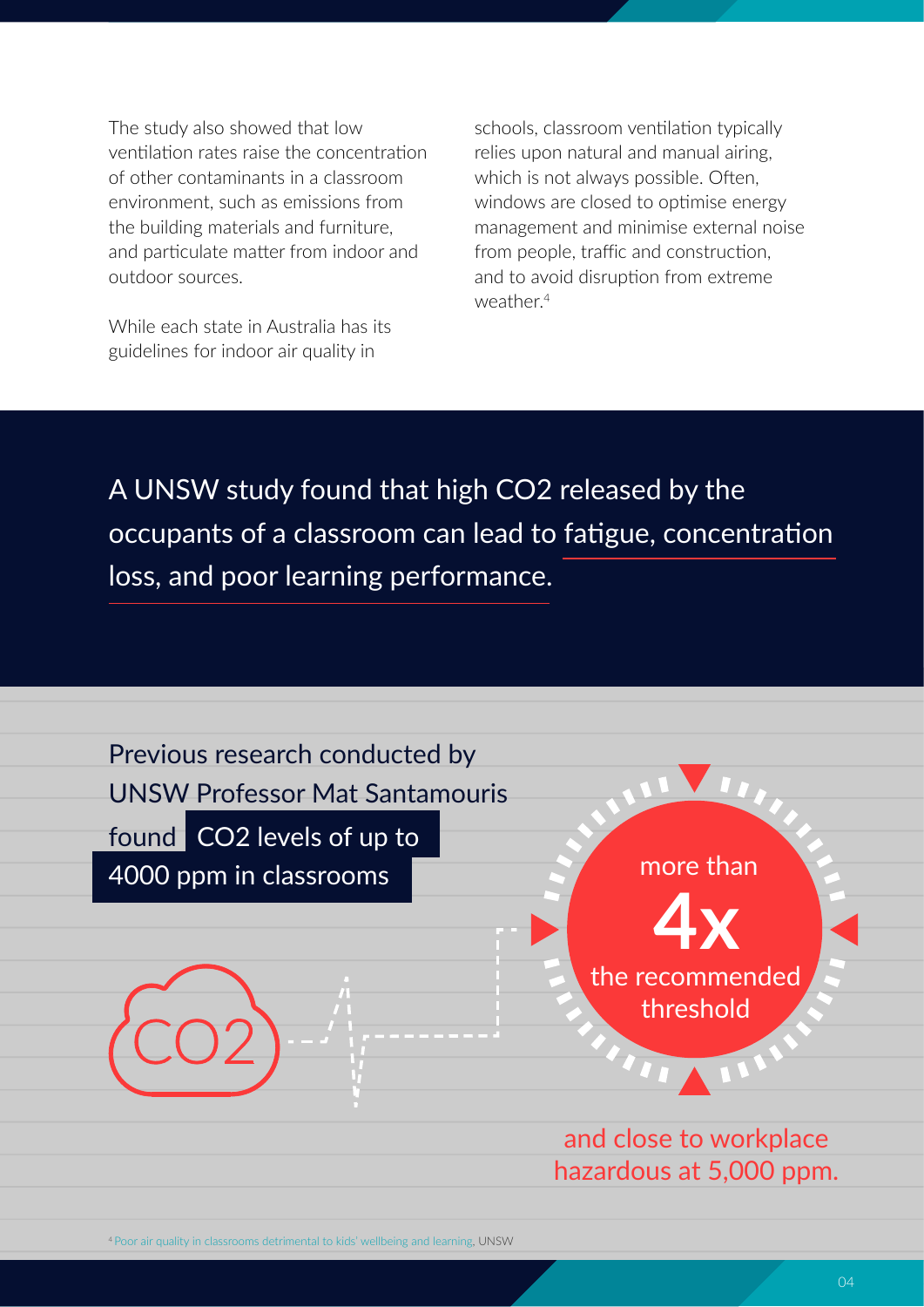## Why CO2 monitoring is essential to manage poor ventilation

**The first step in addressing poor air quality is to measure the state of ventilation in schools, according to one of the world's foremost authori�es on the impact of airborne par�cles on human health and the environment,** Lidia Morawska, a Distinguished **Professor in the School of Earth and Atmospheric Sciences at Queensland University of Technology.**

Ms Morawska says it should be mandatory that building occupants get real-time information on the quality of the air they are breathing, such as by measuring CO2 levels in classrooms. CO2 is the best proxy for indoor air quality because we exhale CO₂ when we breathe, so the higher the concentration, the poorer the ventilation. It is also much easier to measure CO2 levels than measuring the aerosols or COVID-19 virus particles themselves.

"Wide use of monitors displaying the state of indoor air quality must be mandated because the general public currently have no way of knowing the condition of indoor spaces they occupy and share with others," <sup>5</sup> Ms Morawska says.

"Not only every school [but] every public building should have a CO2 monitor on the wall so people know what the situation is and the adults who operate the building can be held accountable."<sup>6</sup>



"Not only every school [but] every public building should have a CO2 monitor on the wall so people know what the situation is and the adults who operate the building can be held accountable"

- Lidia Morawska, Distinguished Professor, School of Earth and Atmospheric Sciences, Queensland University of Technology

<sup>5</sup> [Making sense of IAQ,](https://www.climatecontrolnews.com.au/opinion/making-sense-of-iaq) Climate Control News, 2 November 2021.

<sup>6</sup> The Drum, ABC, [Interview with Lidia Morawska](https://thinxtra.com/iot-solutions/iot-property-and-facilities-management/air-quality-monitoring-education/), Distinguished Professor in the School of Earth and Atmospheric Sciences at Queensland University of Technology.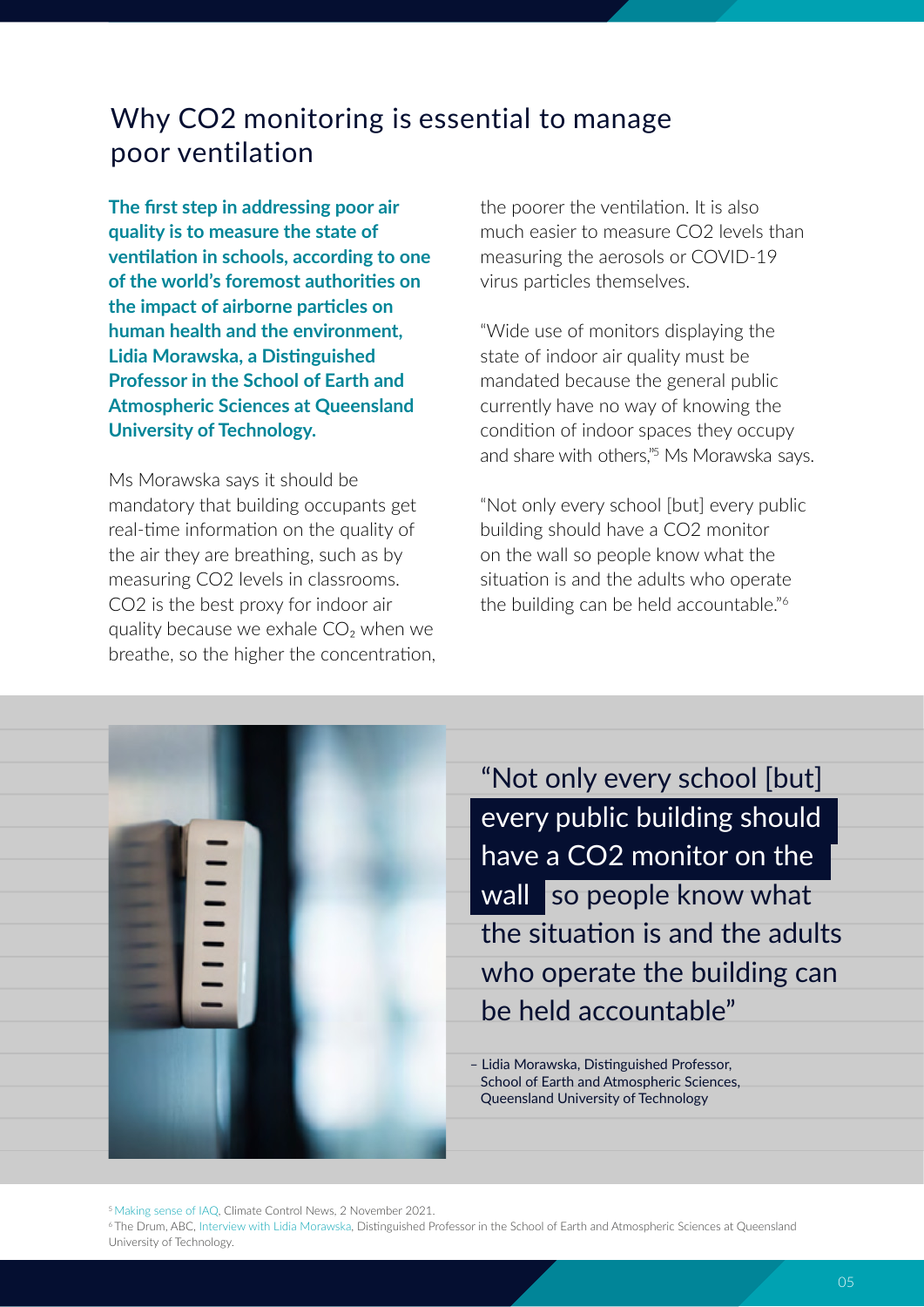Higher temperature and higher relative humidity potentially reduce the transmission risk of COVID-19, according to a 2021 modelling study in China and the United States.

In addition to CO2, humidity and temperature are also strong indicators of the potential for COVID-19 to spread within an indoor environment.

Higher temperature and higher relative humidity potentially minimise the

transmission risk of COVID-19, according to an in-depth modelling study in China and the United States conducted in 2021 that found even a 1 per cent variation of both measures could impact transmission rates<sup>7</sup>

## Multiple benefits of improved air quality in schools

Measuring CO2 and improving air ventilation and air quality where needed in schools offers a range of benefits, including:

A safer environment and reduced risk of contracting COVID-19 for children, staff and parents

Reduces risk of disruption and need for lock downs

 $\vee$  An environment that promotes cognitive performance, based on studies showing workers' performance improves in buildings with enhanced ventilation. 8

In Australia, the Victorian government was one of the first to make CO2 monitoring, ventilation and air filtering part of its plan for a safe return to schools<sup>9</sup> while the New Zealand government announced in January 2022 that it would distribute 2500 CO2 monitors to help schools identify areas with poor ventilation.<sup>10</sup>

<sup>&</sup>lt;sup>7</sup> Impact of temperature and relative humidity on the transmission of COVID-19: a modelling study in China and the United States

<sup>&</sup>lt;sup>8</sup> The Impact of Green Buildings on Cognitive Function

<sup>9</sup> [Portable CO2 meters could be used to help](https://www.abc.net.au/news/health/2021-09-11/covid-transmission-co2-carbon-dioxide-monitor-ventilation-school/100444884) fight coronavirus transmission, experts say, ABC Online, 11 September 2021.

<sup>10</sup>[Covid-19 NZ: Government orders 5000 air cleaners for schools, but just 500 will be ready by March,](https://www.stuff.co.nz/national/politics/300502988/covid19-nz-government-orders-5000-air-cleaners-for-schools-but-just-500-will-be-ready-by-march) Stuff.co.nz, 25 January 2022.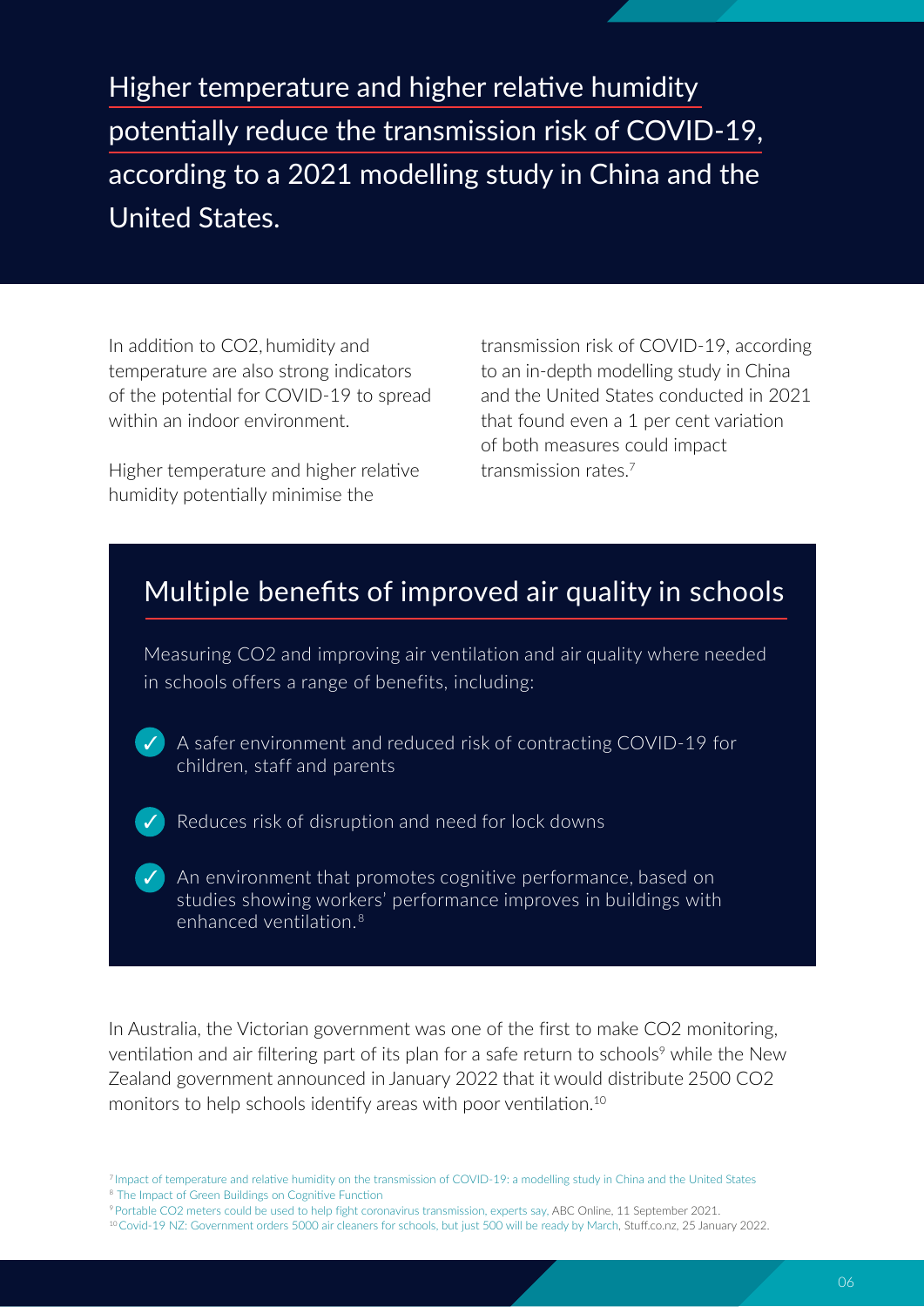

# Ventilation: An issue that can no longer be ignored

**The need to address air quality in schools, like the need to offer homebased RAT tests, is already** an imperative.

Future spikes in pandemic infection rates are expected. It's incumbent upon school principals, building and facilities managers, and health and safety officers alike to take every reasonable measure to suppress outbreaks.

minimise cost

If infection rates are seen to spike in schools that fail to address air quality and ventilation in classrooms, it is likely to result in adverse publicity.

## 4 Reasons to monitor CO2 levels and ventilation



Know where to invest in ventilation remedies and Manage transmission risk where and when Minimise infections. absenteeism and disruption of Manage risk and provide stakeholders with **1 2 3 4**

operations

it is needed

historical reports of indoor air quality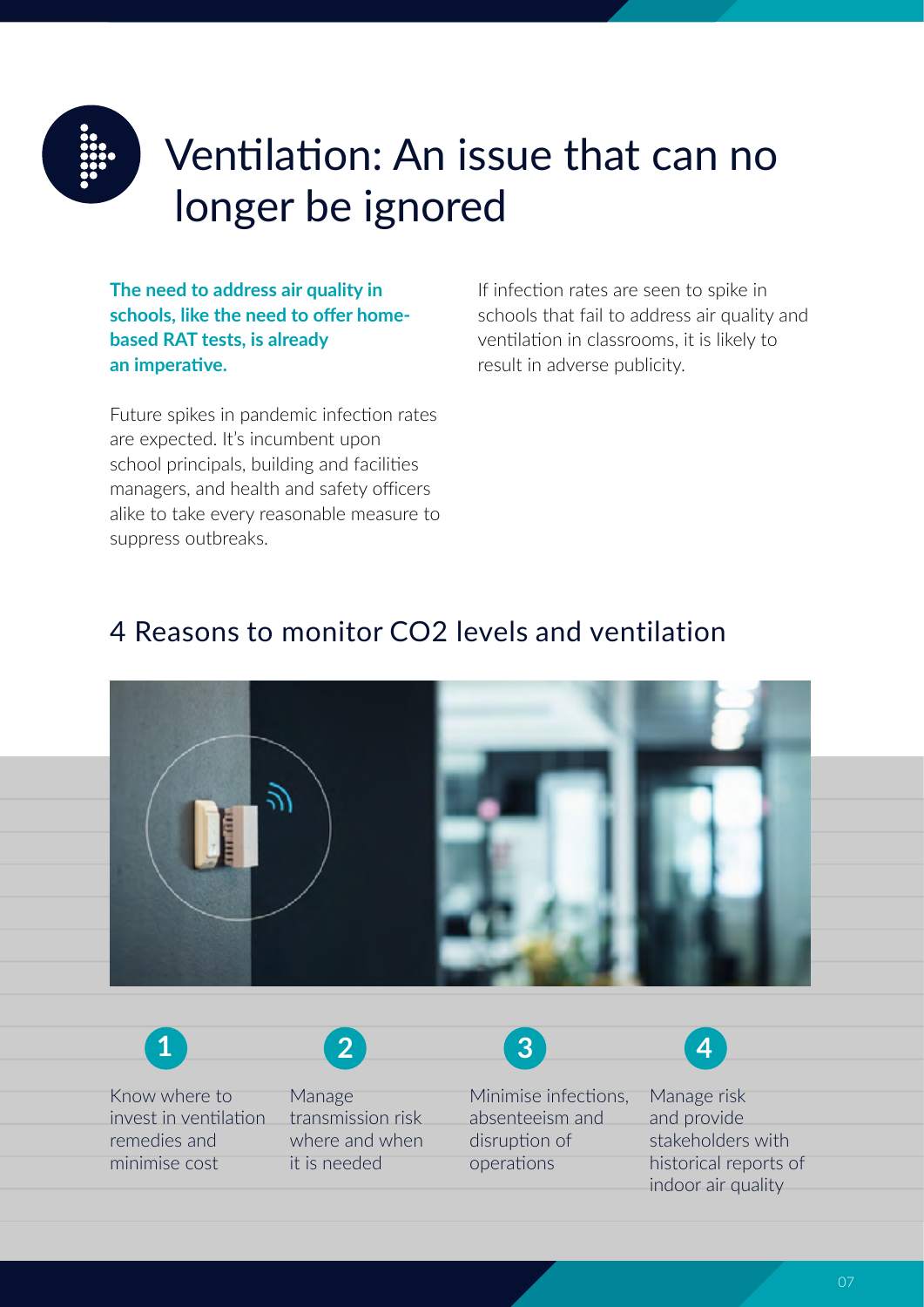## Minimise disruption by reducing transmission risks

**As COVID-19 progresses towards endemicity, in which it has a constant, somewhat expected presence in the community, its impact on classroom learning along the way is far from predictable.**

As the pandemic evolves, classes at schools throughout the country are being confronted with high levels of COVID-19 infections.

Tens of thousands of students have missed school since the return to

face-to-face learning in 2022 amid a resurgence of COVID-19 across the country.<sup>11</sup>

Against that backdrop, it's important schools take every possible measure to protect against transmission to minimise infection, absenteeism and disruption.

Monitoring CO2 in classrooms allows schools quickly to identify when ventilation is inadequate and demands appropriate remedies.



Australians spend 90 per cent or more of their time indoors, and the CSIRO estimates the cost of poor indoor air quality in Australia may be as high as \$12 billion per year.

## Monitoring indoor air quality is a cost-effective solution

**Since the WHO acknowledged in 2021 that COVID-19 was an airborne virus<sup>12</sup> , the issue of improving air quality in public buildings has had widespread exposure globally.**

Monitoring and designing safer environments is known to be a cost-effective way of limiting the spread of the virus, with building operators and

managers increasingly likely to be held accountable for air quality and ventilation in the buildings they manage.

Australians spend 90 per cent or more of their time indoors, and the CSIRO estimates the cost of poor indoor air quality in Australia may be as high as \$12 billion per year.<sup>13</sup>

<sup>11</sup>[Thousands of students miss school amid rise in COVID-19 cases](https://www.smh.com.au/national/nsw/thousands-of-students-miss-school-amid-rise-in-covid-19-cases-20220324-p5a7ge.html), The Sydney Morning Herald, 25 March 2022. 12WHO [finally admits Coronavirus is airborne. It's too late](https://www.forbes.com/sites/jvchamary/2021/05/04/who-coronavirus-airborne/?sh=36579da04472), Forbes, 4 May 2021 13[Indoor air quality, Australia: State of the Environment,](https://soe.environment.gov.au/theme/ambient-air-quality/topic/indoor-air-quality-2) 2016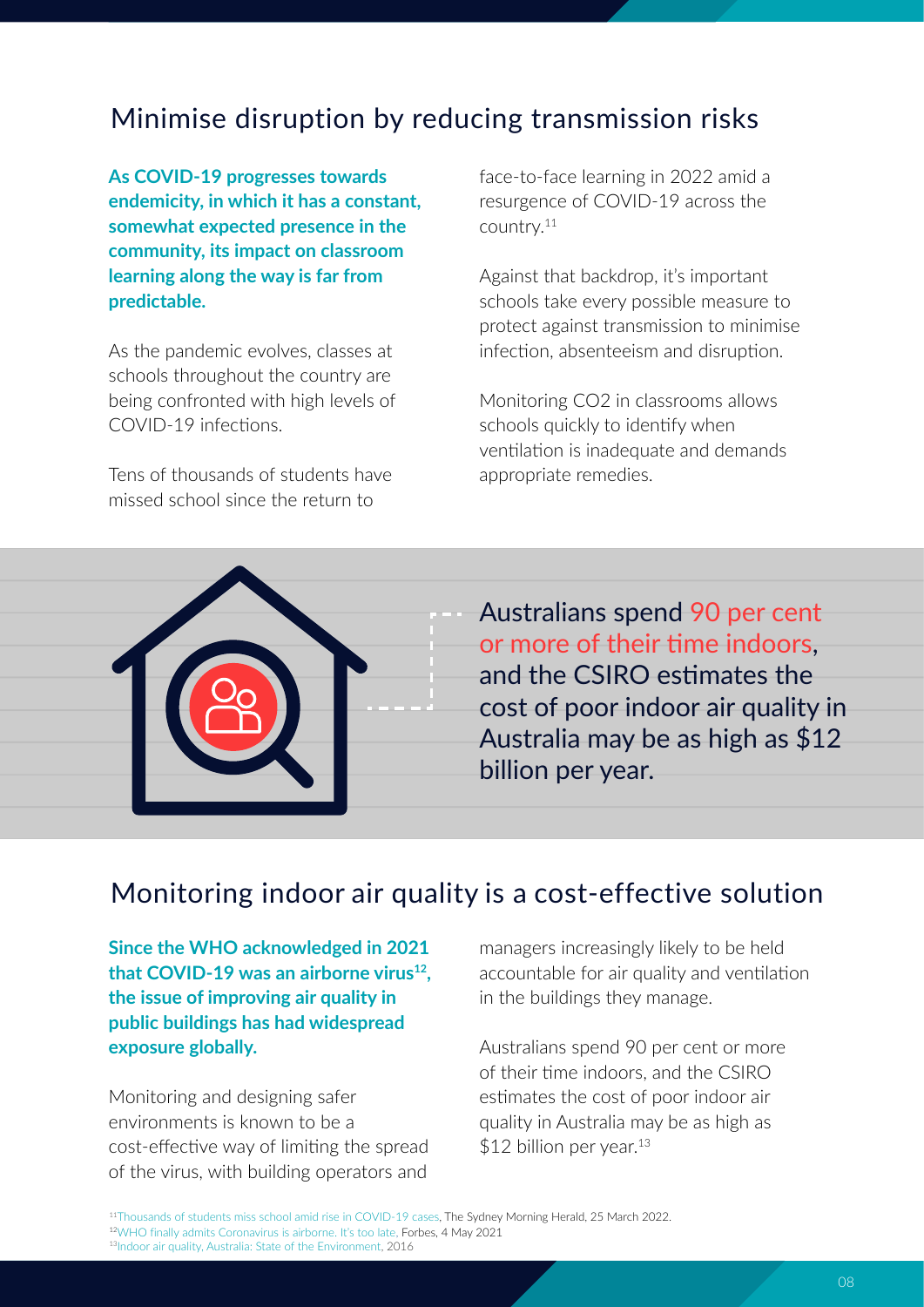## "We are paying a much, much bigger cost as a society and a country if we are not doing anything about inadequate air and air pollution."

– Lidia Morawska, Distinguished Professor, School of Earth and Atmospheric Sciences, Queensland University of Technology

The combined human and economic costs of doing nothing about air quality monitoring are too high, according to Lidia Morawska.

"We are paying a much, much bigger cost as a society and a country if we are not doing anything about inadequate air and air pollution."

Within schools, continuous 24/7, affordable CO2 monitoring in classrooms can be used to reveal poor air quality and ventilation within minutes

Studies have shown that improving ventilation can reduce the incidence of COVID-19 by 39 per cent<sup>15</sup>, improving student and teacher health and safety outcomes while also reducing other incurred costs, such as the need to hire casual teachers.

"It's an economic no-brainer to invest [in better air quality] in schools," says [Jeffrey Siegel](https://www.utsc.utoronto.ca/physsci/jeffrey-siegel), Professor of Civil Engineering at the University of Toronto.

## Potential exposure to damage claims

### **As employers, schools have a duty of care to maintain a safe workplace "as far** as is reasonably practicable".

Employees who can show they caught COVID-19 – par�cularly long COVID - can claim workers' compensation for medical expenses and lost income.<sup>16</sup> In some states, there is a 'presumption' for certain occupations that catching COVID is a result of their work. In NSW, this list of front-line workers includes teachers – which places schools that

don't address ventilation potentially in the frame of future long COVID damages claims.

## "It's an economic no-brainer to invest [in better air quality]

## in schools,"

– Jeffrey Siegel, Professor of Civil Engineering University of Toronto

<sup>14</sup>Australia's air quality culture criticised as experts point to ventilation as key in COVID-19 fight, ABC Online, 25 August 2021. <sup>15</sup>[Portable CO2 meters could be used to help](https://www.abc.net.au/news/health/2021-09-11/covid-transmission-co2-carbon-dioxide-monitor-ventilation-school/100444884) fight coronavirus transmission, experts say, ABC Online, 11 September 2021. 16[If I catch Covid-19 at work, what are my rights?,](https://www.uts.edu.au/news/business-law/if-i-catch-covid-19-work-what-are-my-rights) UTS website, 25 October, 2021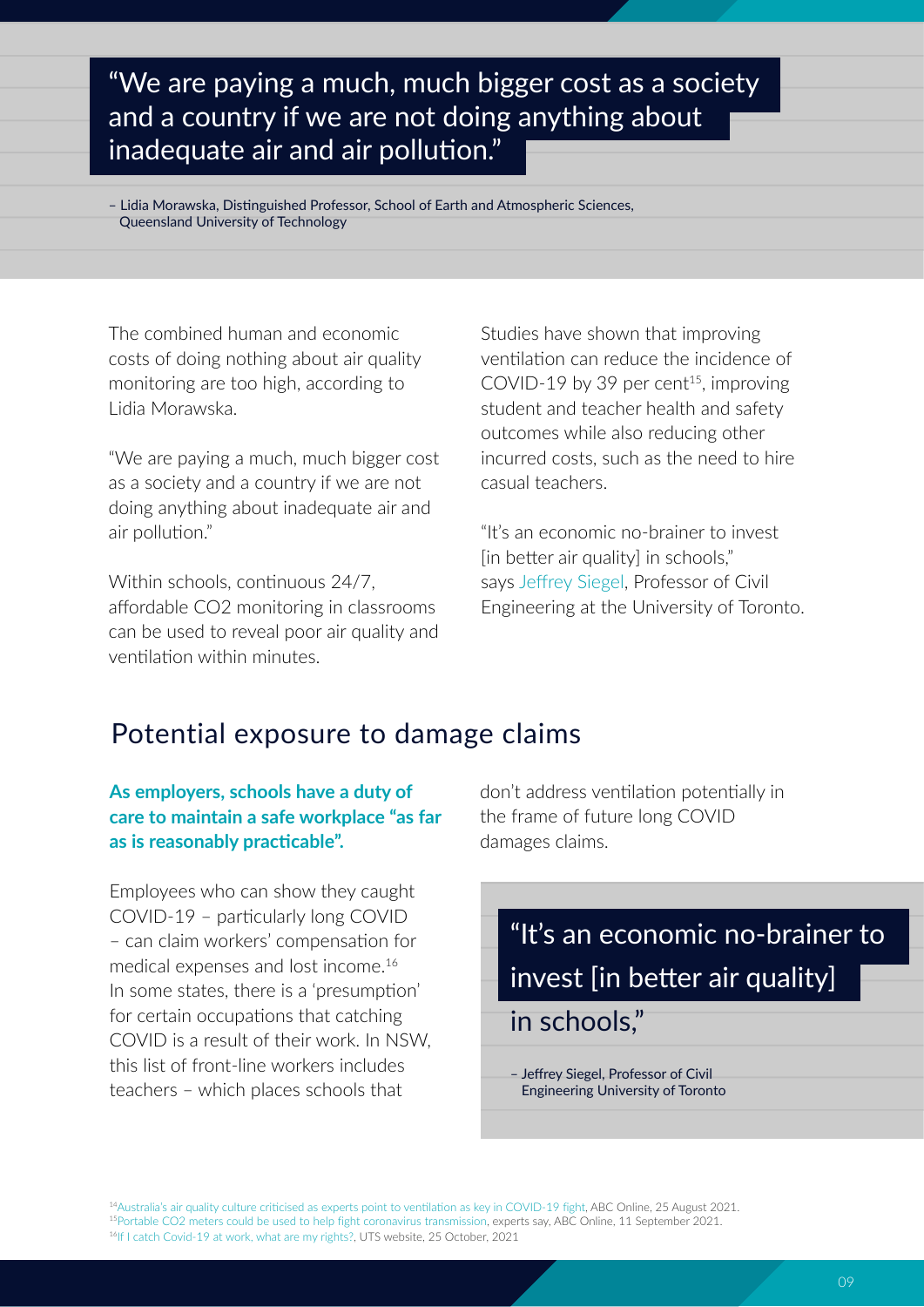

# How CO2 monitoring with Thinxtra's IoT solution improves air quality in schools

**The right ventilation and air quality has never been more important to provide a safe and Covid-19 resilient "back to work environment" in schools.**

Air quality can be monitored in schools quickly and cost-effectively with an Internet of Things (IoT) solution.





✓ Remove the burden of manual room-by-room readings and reporting which is prone to human error

✓ Have up to date data and visibility across all rooms and all buildings without the need to be on site at all times

✓

Avoid complex technology that requires expensive specialist skills and knowledge

✓

✓ Eliminate ongoing maintenance including the need to manually calibrate CO2 monitors, exchange batteries, record measurements or create reports

Deploy a solution quickly and easily without disrupting operations or requiring additional power or wiring, network extensions and connections, or security measures

 $\overline{\phantom{a}}$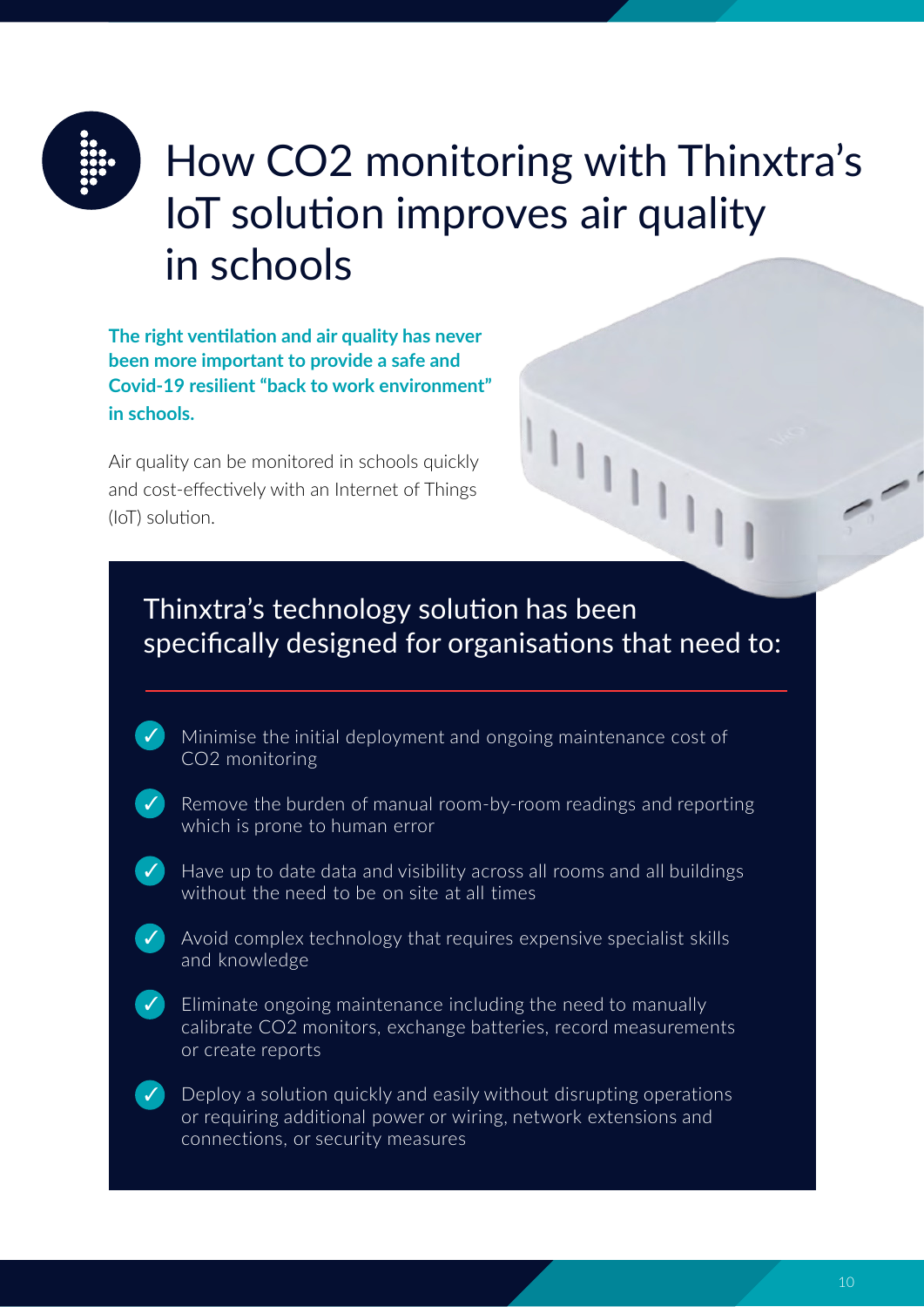



**Thinxtra is a leader in Massive IOT and the exclusive operator of the national Thinxtra 0G Network in Australia, NZ and Hong Kong, the only public, low-cost, low power wide area network (LPWAN).**

We help organisations connect their physical assets to the digital world through a range of plug and play or custom IoT solutions that provide data insights to help deliver value and efficiencies for a more sustainable world.

Through our 0G Network, the experience of skilled IoT professionals and broad ecosystem of solution partners, Thinxtra makes IoT accessible to schools and other organisations, enabling the next evolution of digital transformation.

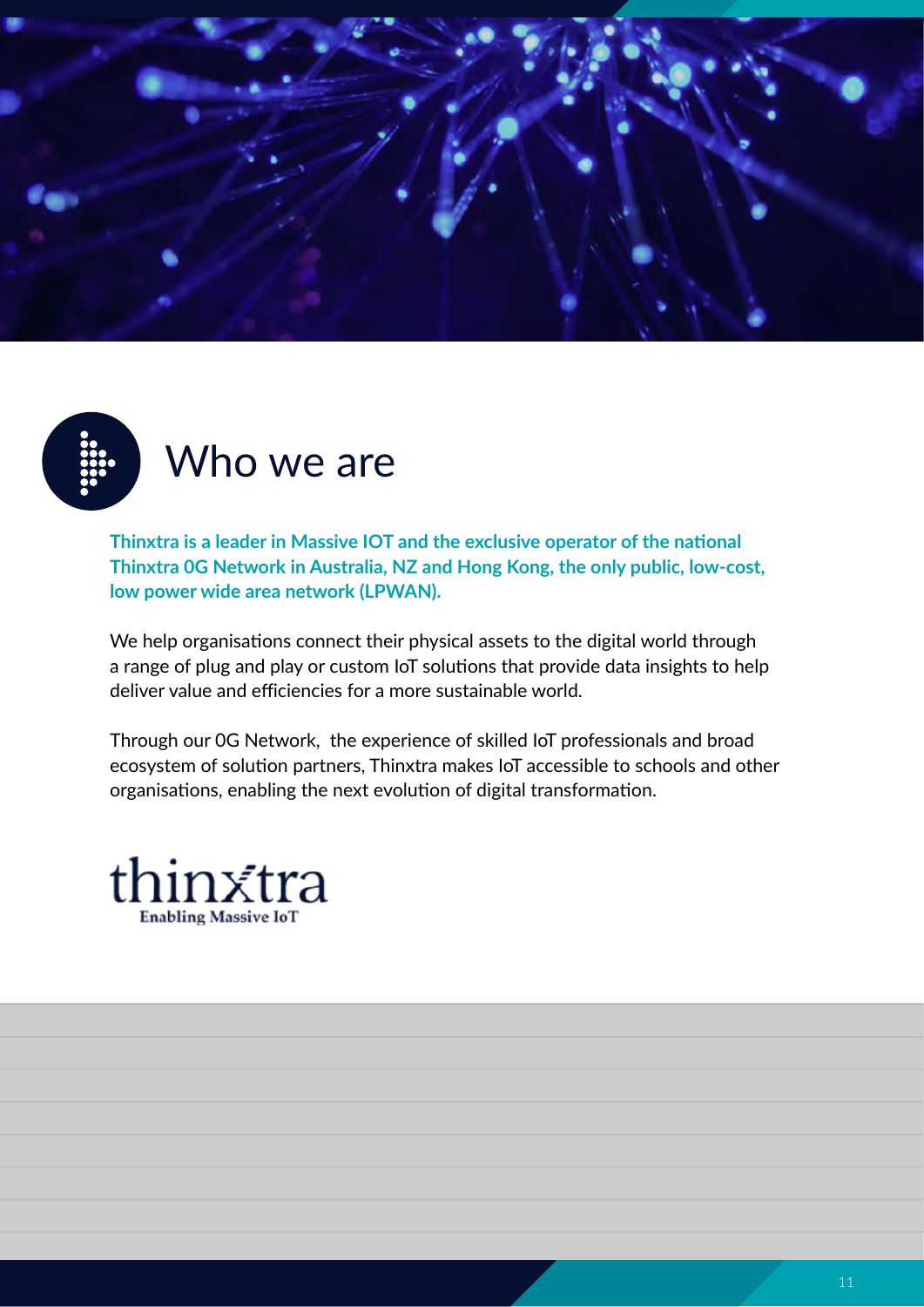

# Thinxtra's IoT-enabled CO2 monitoring solution

Monitor the indoor air quality and ventilation in your school in three simple steps with Thinxtra:

**Install Thinxtra's battery-powered CO2 monitors in classrooms**

✓ Easily fit batterypowered monitors in classrooms in minutes, with no wiring needed



✓ Air travels through the sensors which measure CO2, temperature and humidity



✓ No technology or specialists skills are required



**Connect your monitors to the Internet of Things via Thinxtra's wireless 0G Network**



- ✓ Data begins to be transmitted securely and reliably to the cloud
- ✓ Updates occur every 30 minutes, providing a continuous flow of information



**Continuously monitor the air quality and ven�la�on at your school**

- ✓ Visualise and access the up-to-date data you need, anywhere, anytime
- ✓ Receive alerts when pre-set thresholds are met
- ✓ Get the reports you need for compliance and communication purposes

This enables school executive teams to take rapid action to identify and address inadequate ventilation anywhere on the premises.

Building and Facilities management is rapidly shifting to becoming a data-driven industry. An IoT CO2 monitoring solution is a great way to get the classroom ventilation data you need to the right person at the right time.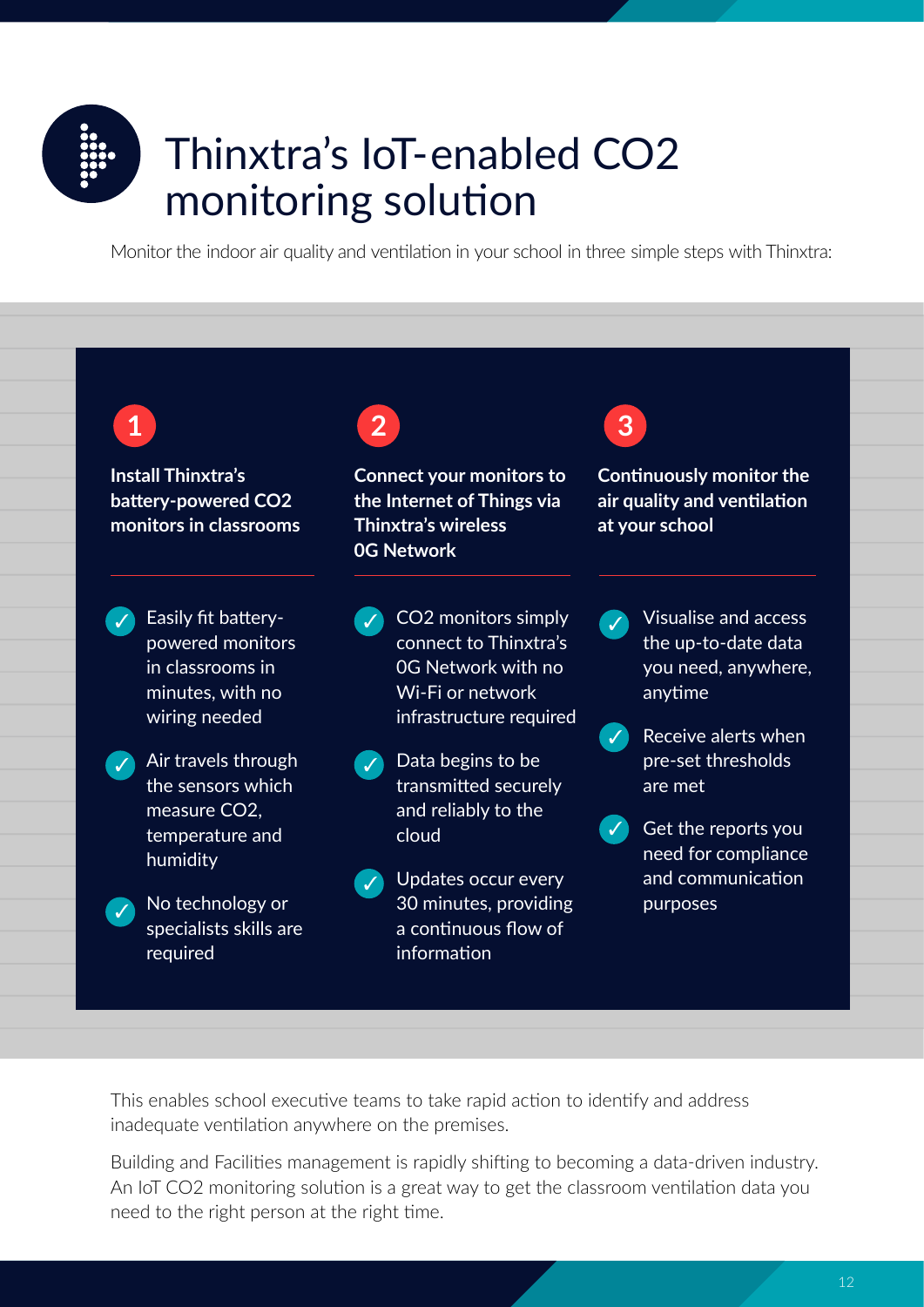

# Product features





### **Measures indoor CO2, temperature and humidity**



Accurate, regular measurements inform you of COVID-19 transmission risks



### **Quick & easy installation**



✓

✓

Simple DIY installation, no tech support needed Get up and running within minutes



### **Maintenance-free**

- No wiring or power supply required
- 5 years battery life



### No Wi-Fi connection needed ✓



**Wireless**

- 
- Operates independently of your infrastructure



### **24/7 monitoring**



Up-to-date readings every 30 minutes Receive instant threshold alerts